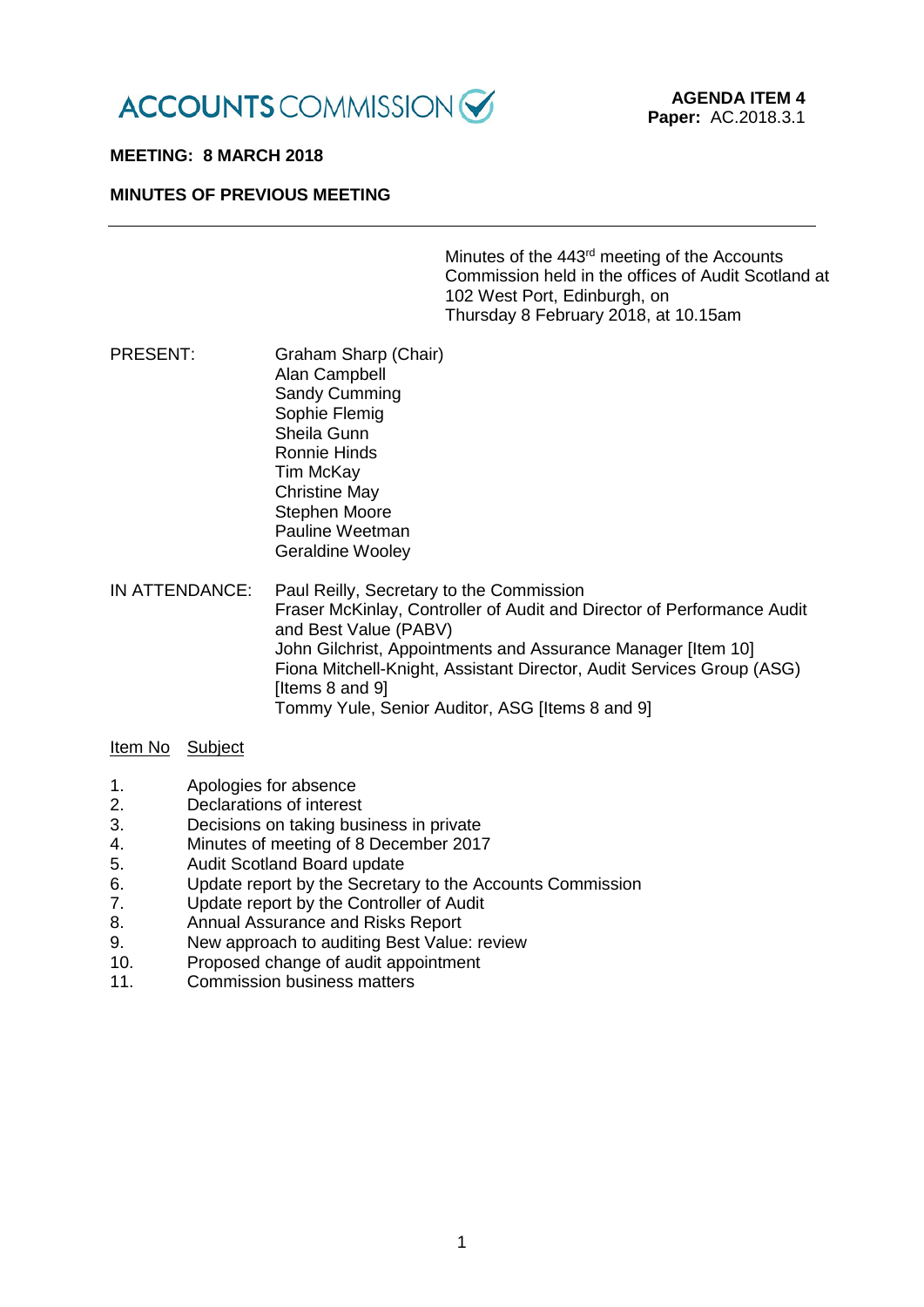## 1. Apologies for absence

It was noted that no apologies for absence had been received.

## 2. Declarations of interest

The following declarations of interest were made:

• Christine May, in item 8, as a former member of Fife Council, in relation to references to Dunfermline Flood Prevention Scheme.

### 3. Decisions on taking business in private

It was agreed that the no items needed to be taken in private.

## 4. Minutes of meeting of 11 January 2018

The Commission approved as a correct record the minutes of the meeting of 11 January.

## 5. Audit Scotland Board Update

The Commission considered a verbal report by the Chair and Secretary to the Commission.

During discussion, the Commission agreed that the Secretary discuss with Audit Scotland the profile of the Commission in Audit Scotland's Digital Services Strategy.

Following discussion, the Commission agreed to note the report.

#### 6. Update report by the Secretary to the Accounts Commission

The Commission considered a report by the Secretary to the Commission providing an update on significant recent activity relating to local government and issues of relevance or interest across the wider public sector.

During discussion, the Commission:

- In relation to paragraph 13, in response to a query from Ronnie Hinds, noted advice from the Director of PABV that references to the Commission's performance audit on early learning and childcare, to be published on 15 February, in the Scottish Government's report *The Expansion of Early Learning and Childcare: Evaluation Report 2017*, did not contradict or compromise the messages of the performance audit.
- In relation to paragraph 24, in response to a query from Sandy Cumming, that a representative of the Scottish Crown Estate be part of the Commission's programme of lunchtime speakers.

*Action: Secretary*

• Further in this regard that the Secretary share with members for comment a list of proposed speakers.

# *Action: Secretary*

• In relation to paragraph 25, in response to a point by Sophie Flemig, agreed that the issue of homelessness and vulnerable people be considered by the Commission as part of its consideration of its work programme and at its Strategy Seminar.

*Action: Secretary*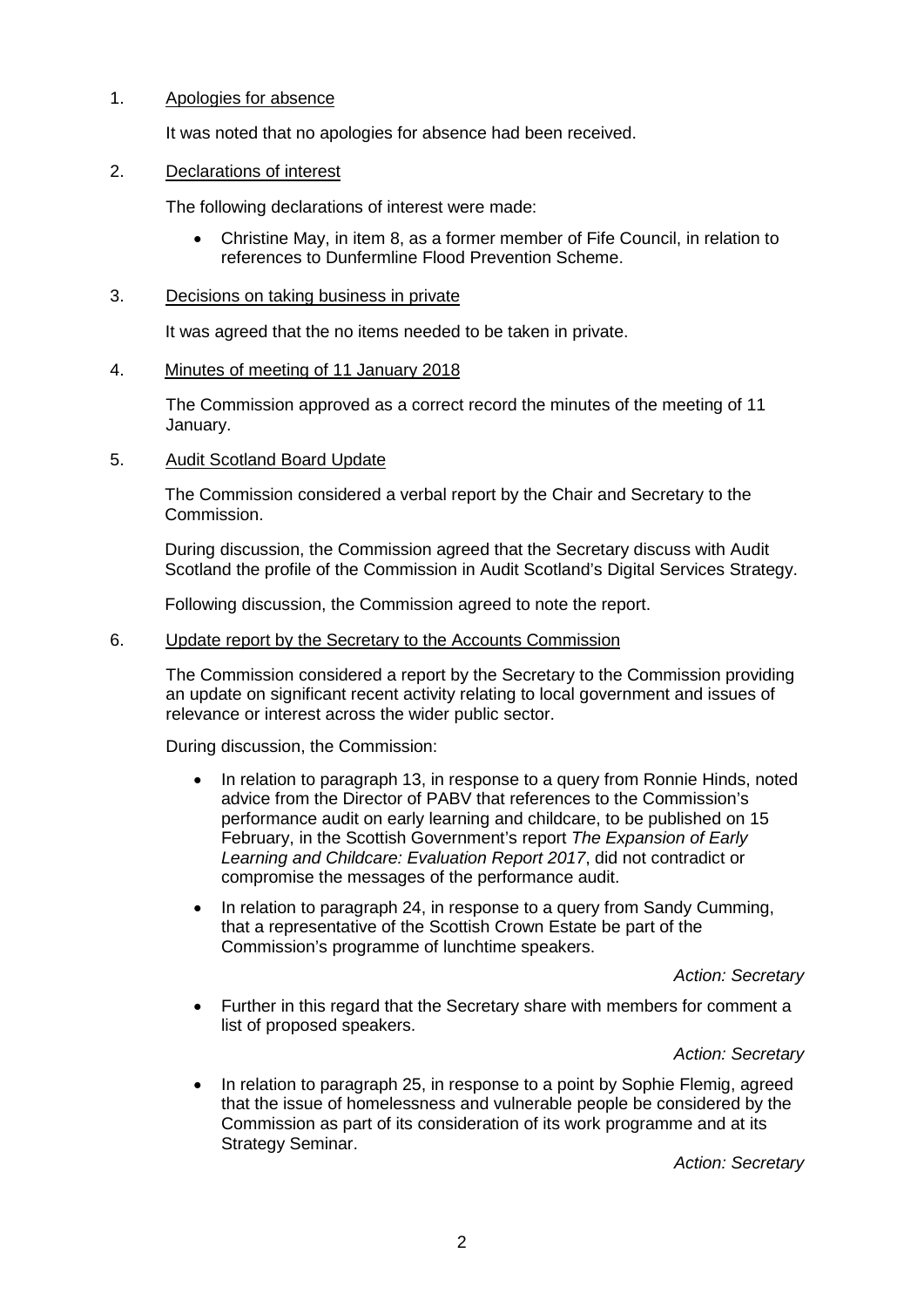• Further in relation to paragraph 25, in response to a query from Pauline Weetman, it was agreed that equalities related issues in relation to homelessness in Scotland be considered by Audit Scotland's Health, Care and Communities Policy Cluster and the Diversity and Equalities Steering Group as appropriate.

*Action: Director of PABV and Secretary*

Following discussion, the Commission noted the report.

7. Update report by the Controller of Audit

The Controller of Audit provided a verbal update on his recent activity including meetings and discussions with stakeholders.

During discussion, the Commission:

- In relation to a query from Christine May, noted advice from the Controller of Audit that Audit Scotland was monitoring the implications of recent problems associated with large-scale outsources service providers, and he would report further to the Commission as appropriate.
- Further in this regard, in relation to a query from Stephen Moore, noted advice from the Controller of Audit about the role of the new audit quality framework in reporting the performance of audit service providers.
- In relation to a point by Sophie Flemig, agreed that monitoring by the Controller of Audit in relation to recent issues arising in the care home sector include associated wider maters in relation to support for older and vulnerable people.
- In relation to a query from Tim McKay, agreed that further information be provided on the General Data Protection Regulation.

*Actions: Controller of Audit*

Following discussion, the Commission noted the update.

# 8. Annual Assurance and Risks Report

The Commission considered a report by the Controller of Audit introducing the Annual Assurance and Risks Report (AARR).

During discussion, the Commission agreed:

• In relation to paragraph 30, in response to a query from Tim McKay, that details of the 270 registered charities within 91 sets of charity accounts be provided for information to members via the members' extranet portal.

*Action: Secretary*

- In response to a point by Ronnie Hinds, that it consider further at its forthcoming Annual Strategy Seminar how reporting of outcomes is reflected in its strategic audit priorities and associated work.
- That consideration be given by the Commission and the Controller of Audit to how its strategic audit priority in relation to the reporting by councils of performance to citizens be reported more prominently.
- Further in this regard, to note advice from the Secretary that such consideration will include the Commission's commitment to reviewing, by the end of 2018, its statutory performance information Direction.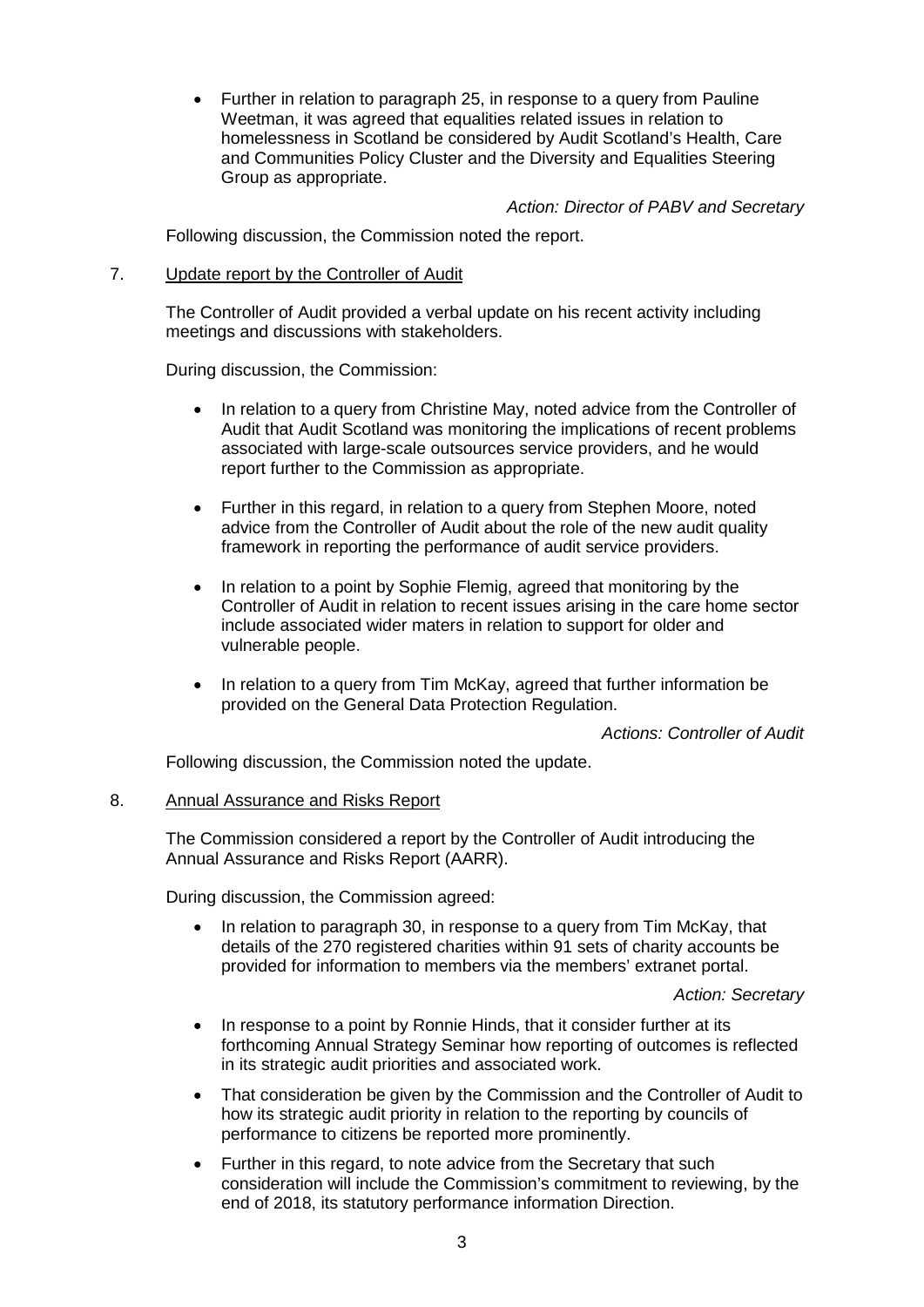- In relation to paragraph 104, in response to queries from Tim McKay and Sheila Gunn, that further consideration be given by the Commission and the Controller of Audit to the reporting the effectiveness of shared services, including skills of elected members in this regard.
- In relation to paragraph 129, in response to a point by Sophie Flemig, that it consider further at its Strategy Seminar how community empowerment is reflected in its strategic audit priorities.
- In relation to paragraph 159, in response to a query from Tim McKay, that it further consider how to engage with health and social care integration authorities.

# *Action: Secretary*

- In relation to paragraph 191, that the suggestions made by the Controller of Audit in relation to refining its strategic audit priorities be considered further at its Strategy Seminar.
- In relation to paragraph 157, in response to a point by Pauline Weetman and in relation to paragraph 4 of the minutes of the Financial Audit and Assurance Committee of 30 November 2017, noted its previous agreement of the Committee's recommendation that it advise council chief executives to stress to them the importance of councils ensuring the highest quality final accounts process.

Following discussion, the Commission agreed:

- To endorse the Annual Audit and Assurance Report and thereby the assurance provided by the Controller of Audit on how matters arising in audit work is reported to the Commission.
- Agreed that the Chair write to all councils advising of the Commission's endorsement of the AARR and including reference to the point set out above in relation to paragraph 157 of the AARR.
- Agreed that further development of the report, in advance of next year's report, include consideration of:
	- o A greater degree of reporting of risk issues.
	- o A greater degree of coverage of matters beyond the Commission's strategic audit priorities.

*Actions: Secretary & Controller of Audit*

## 9. New approach to auditing Best Value: review

The Commission considered a report by the Secretary introducing the Director of PABV's review of the first year of the new approach to auditing Best Value.

The Chair welcomed Richard Scothorne, Director, Rocket Science, who had as part of the review undertaken independent engagement with the councils who had been subject of the first six Best Value Assurance Reports.

During discussion, the Commission agreed:

- To note advice from Richard Scothorne on general observations that he had drawn from his engagement with council stakeholders on their experience of the process.
- To note advice from the Director, in response to a query from Christine May, that he would continue to monitor the robustness of auditors' annual audit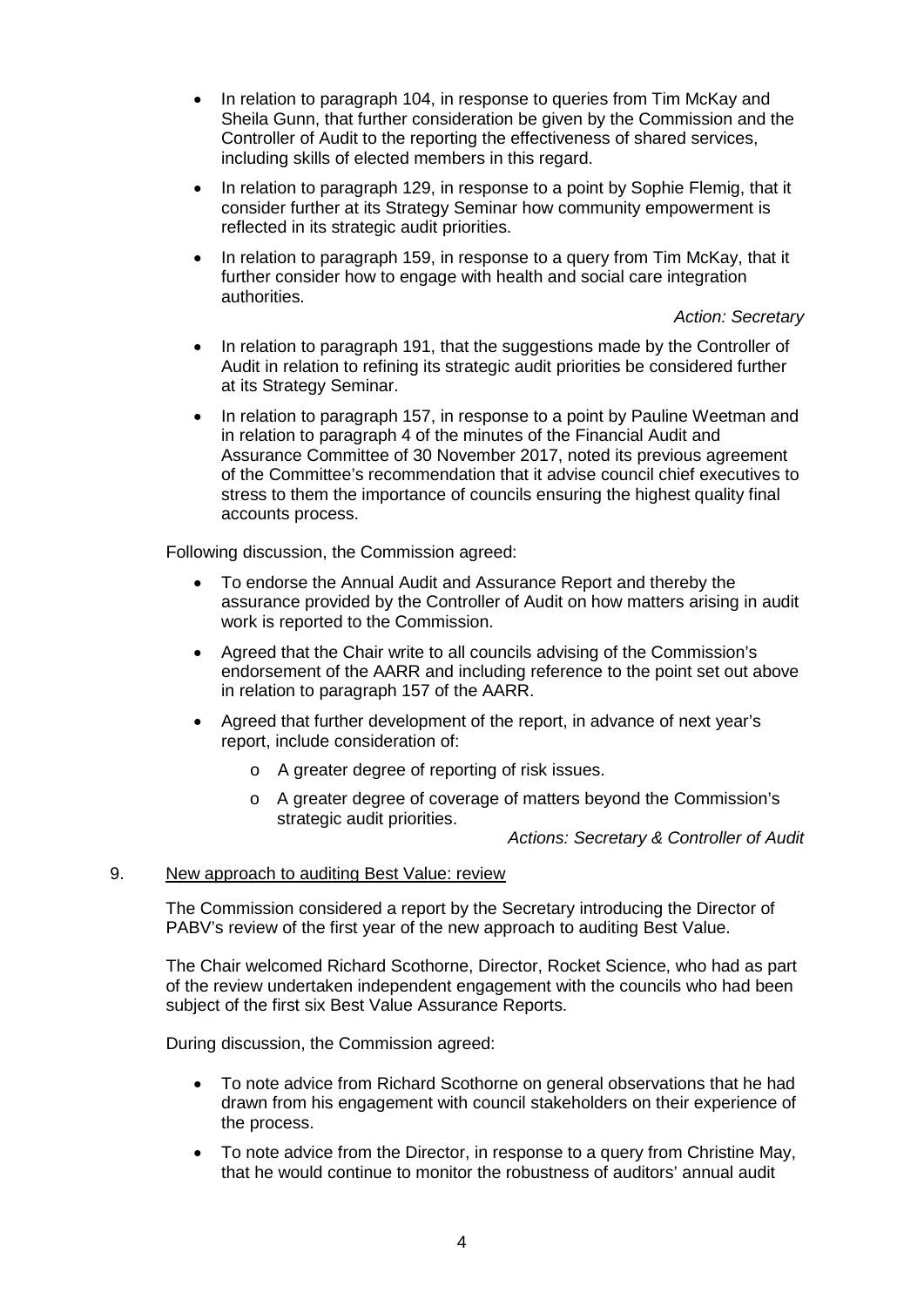plans in order to provide the Commission with assurance about the coverage of Best Value across the five years of auditors' appointments.

- To note that further feedback and review of the audit will be reported to the Commission in the annual audit quality report, to be considered by the Commission at its April meeting.
- In relation to paragraph 93, that the feedback from consultants on accessibility and plain language issues associated with audit reports, be shared with members via the extranet portal.

*Action: Secretary and Director of PABV*

Thereafter, the Commission agreed:

- To endorse the Director's report on his review of the first year of auditing Best Value, thereby noting the effectiveness of the new approach in meeting much of the Commission's expectations and the generally positive experience articulated by councils.
- Thereby endorsing the recommended areas of improvement in the Director's report, subject to:
	- o Including the following areas of improvement:
		- Considering further how to introduce more responsiveness in individual audits where ongoing feedback from councils on their experience is not positive.
		- **Considering how the Commission's strategic audit priorities** are defined and reflected in audit work and associated guidance.
		- **Considering the effectiveness of the reporting of outputs to** the public.
		- **Considering the relationship between Commission findings** and subsequent press releases and other promotion material.
		- **Ensuring more testing of councils' approaches to** benchmarking.
		- Improvement in relation to the integrated audit approach (i.e. paragraphs 104 to 107)
		- **Engagement between the Commission, auditors and councils** around audit reporting.
	- o Giving further consideration to improvement action 12, in relation to how the conclusions of audit work are presented to audited bodies.

#### *Actions: Director of PABV and Secretary*

- To continue the role of the Commission's Best Value Working Group, to allow it to take forward the conclusions of the review and report to the Commission as appropriate.
- To engage directly with councils on the outcome of the review, to follow the model of the engagement events undertaken in late 2016 following the agreement of the auditing framework.
- As part of this, to advise stakeholders in advance of the Commission's endorsement of the review.

*Actions: Secretary*

• To note advice from the Director that he would write to auditors advising of the outcome of and matters arising from the review.